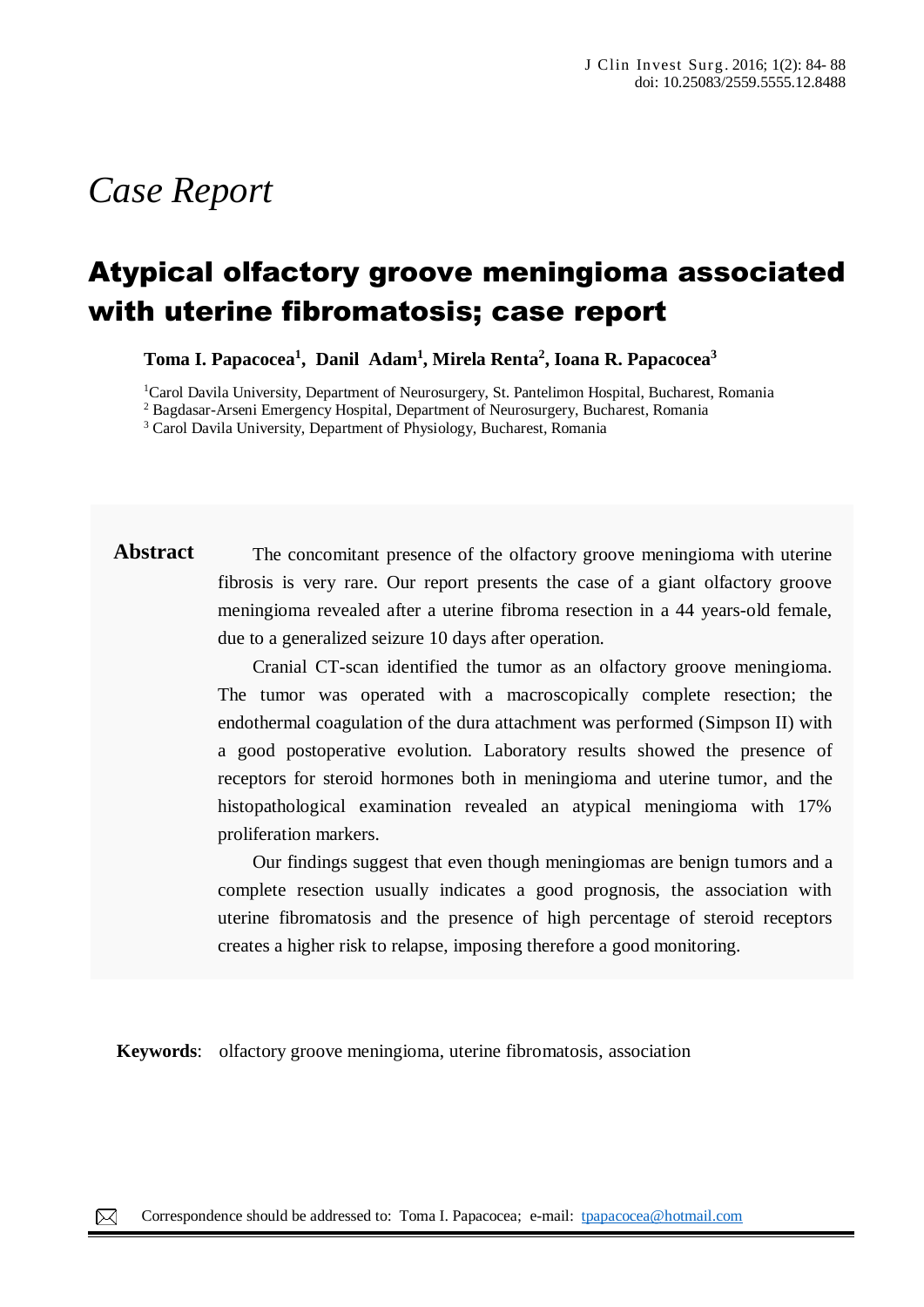## **Introduction**

Olfactory groove meningiomas are intracranial tumors that develop from the arachnoid cells of the olfactory groove and crista galli. They appear more frequently during adulthood, especially in female (1-3).

Clinical picture includes signs and symptoms related to the compression of the neighboring anatomical structures: smell disorders which may evolve to anosmia, visual disorders, intracranial hypertension signs, compression of the frontal lobes followed by seizures, sphincter incontinence, memory, behavior and affectivity disorders. The Foster Kennedy syndrome (anosmia, optic atrophy in the ipsilateral eye and papilledema in the contralateral eye) is typical for such meningiomas (4, 5).

The CT scan shows the olfactory groove meningioma as a hyperdense, homogenous, densely enhancing mass, with a broad base along the dural insertion and adjacent edema in variable degrees extended into the cerebral white matter. Intratumoral calcifications (60-70 Hounsfield units) and hyperostosis are suggestive on the CT scan when viewed in bone window.

 Histopathologically they can be benign tumors (meningothelial, fibroblastic, transitional, psamommatous, angiomatous, microcystic, secretory, clear cells, cordoid), semi-malignant tumors (atypical, papillary) and malignant (anaplastic).

 Several immunohistochemical intra and extracellular markers were described for the atypical cerebral meningioma identification: vimentin (epithelial membrane antigen), but also progesterone receptors and other proliferation and prognosis markers (6, 7).

 The neurosurgical treatment consists of the bifrontal/ unilateral craniotomy and tumor removal by neurosurgical department.

internal debulking with sectioning of the insertion base for interrupting the tumor vascularization. Duroplasty is performed using a vascularized pericranial flap with the base on the supraorbital rim and hinged like a curtain over the frontal sinuses and the ethmoidal cells.

### **Case Report**

#### *History and examination*

A 44-year-old female with total hysterectomy for a large volume, solid, abdominopelvic mass - 12/18 cm in axial plane (Figure 1), presented 10 hours postoperatively a seizure. Postcritically were noticed: divergent strabismus, right anisocoria, and bilateral Babinski sign.



**Figure 1.** Uterine fibromatous tumor (12/18 cm) on abdominopelvic native CT- scan (a) and contrastenhanced CT - scan (b).

The abdomino-pelvic native CT scan was normal postoperatively. The native and contrast cerebral CT (Figure 2a) shows an intra-axial tumoral lesion measuring 50/48/44 mm, with antero-basal location and intensely inhomogeneous structure with alternating areas of intense and mild contrast enhancement, digitiform perilesional edema in the bilateral frontal white matter, and mass effect on the anterior horns of the lateral ventricles predominantly on the right side.

The patient presented a favorable neurological evolution after anti-edematous treatment (diuretics, corticotherapy), and was transferred in the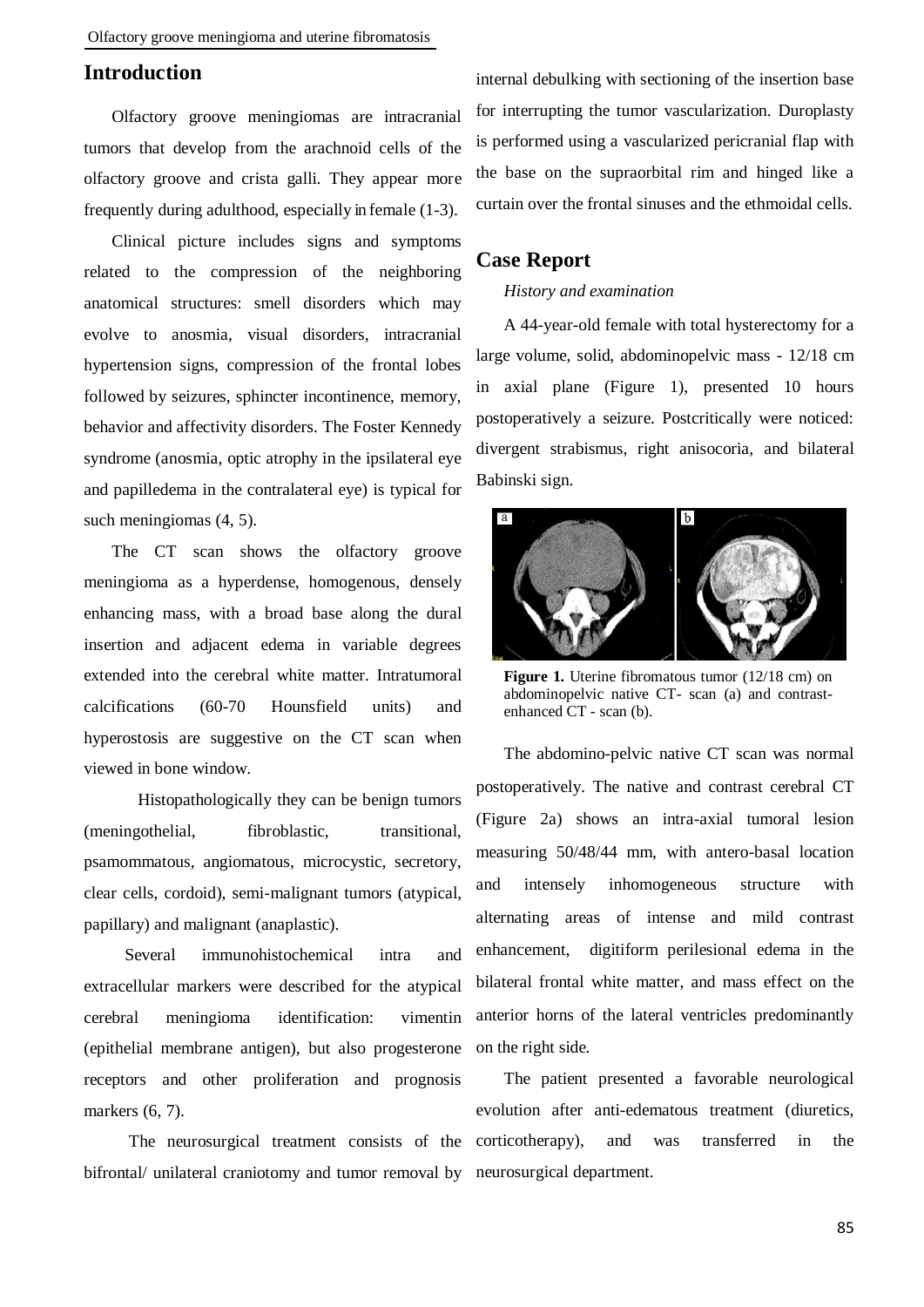

**Figure 2.** Olfactory groove atypical meningioma; cerebral CT scan (a- preoperative; b- postoperative)

#### *Operative and postoperative course*

The neurosurgical procedure started with a bifrontal, Souttar-type incision, followed by a bifrontal craniotomy. The dura was cut semicircular with a median pedicle, bilaterally.

The superior sagital sinus was ligated and cut in its anterior extremity, and then the falx was cut following the sinus section line. Total macroscopic resection of a well-vascularized, white-yellowish, with low consistency, extracerebral tumor, inserted on the right olfactory groove, was done (Figure 3).



**Figure 3.** Macroscopic aspect of the removed olfactory groove atypical meningioma

The dural insertion of the tumor was coagulated (grade II Simpson resection). The cranialization of the frontal sinuses was followed by their filling with

autologous fat from the abdominal wall. The fat was covered with a pericranial vascularized graft. A subgaleal drain was left on place. The bone flap was replaced.

Microscopically, the tumor consists of meningothelial-like cells arranged in sheet-like syncytial placards, with extended area of necrosis, moderate pleomorphism of the nuclei and isolated calcifications, suggestive aspects for an atypical meningioma. The immunohistochemical examination (OMS -9539/1 criteria) confirmed the transformed cells type and their biological activity: cells diffuse positive vimentin, locally positive for the epithelial membrane antigen, 60% positive for the progesterone receptors. The proliferation and prognosis Ki-67 (MIB -1) index for the tumor was 17%.

 The postoperative local and general evolution of the patient was favorable (Figure 2b).

#### **Discussion**

Olfactory groove meningiomas account for 4,8% of cerebral meningiomas and they develop in a neurological mute area so they reach a considerable size when diagnosed.

Atypical meningioma presents at least 3 out of next 4 histological parameters: hypercellularity, macronucleoli, small size cells, and the lack of architecture (8). According to these, our case is an atypical meningioma being confirmed immunohistochemically by intra and extracellular markers. The intermediate filaments from the meningotelial-like cells cytoplasm seem to correspond to vimentin immunostaining (1).

The presence of estrogen and progesterone receptors was confirmed in cerebral meningiomas (9, 10). These receptors are also present in the tumoral tissue from uterus and mammary glands and some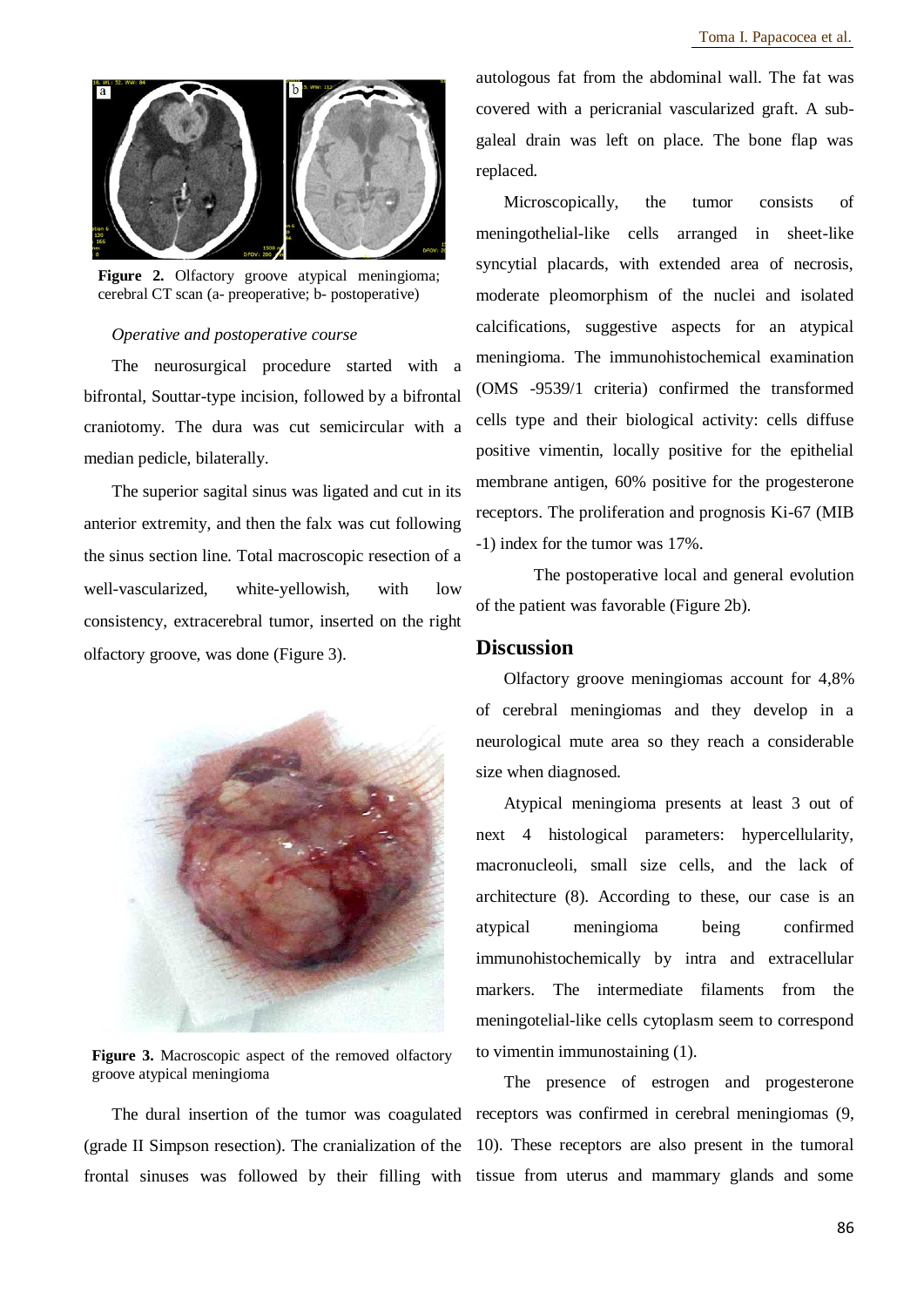meningiomas are associated with breast cancer (11). 2. The common features of these tumors are: they appear in females, in the  $4<sup>th</sup>-5<sup>th</sup>$  decade of life and are worsened during pregnancy. They present common hormonal receptors, but in different ratio: the number of estrogenic hormone receptors is low in meningiomas and high in breast cancer while progesteronic receptors are high in both tumors. The proliferation rate of the cerebral meningioma is modulated by the female steroid hormones (12). In our case, the hormone receptors for progesterone were 4. positive in 60% of cells. There were not identified estrogen receptors in the meningioma. An increased index of the Ki-67 proliferation factor reflects an aggressive behavior of the tumor and an increased risk of recurrence. In our case, the Ki-67 proliferation factor index was 17% (13-15).

## **Conclusions**

Olfactory groove atypical meningioma is a rare entity with an uncertain behavior, benign or malignant, with an increased rate of proliferation and a relatively increased rate of recurrence comparative with other meningiomas.

Surgical treatment remains the best option, consisting of a radical tumor removal. Imagistic monitoring is necessary due to the risk of relapse.

## **References**

1. Fudaba H, Abe T, Morishige M, Momii Y, Kashima K, Yamada A, Nagatomi H, Natsume A, Hirato J, Nakazato Y, Fujiki M. Dedifferentiated chordoid meningioma with rhabdomyo sarcomatous differentiation on the middle cranial fossa. *Neuropathology*. 2016; 36(6): 579-583. PMID: 27910213

<https://doi.org/10.1111/neup.12310>

- 2. Hwang J, Kong DS, Seol HJ, Nam DH, Lee JI, Choi JW. Clinical and Radiological Characteristics of Angiomatous Meningiomas. *Brain Tumor Res Treat*. 2016; 4(2): 94-99. PMID: 27867918 <https://doi.org/10.14791/btrt.2016.4.2.94>
- 3. Radwan W, Lucke-Wold B, Cheyuo C, Ahn J, Gyure K, Bhatia S. Lipomatous meningioma: Case report and review of the literature. *Case Stud Surg*. 2016; 2(4): 58-61. PMID: 27857981 <https://doi.org/10.5430/css.v2n4p58>
- 4. Gonen L, Ram Z. Parasellar Meningioma in Pregnancy. *World Neurosurg*. 2014; 82(3-4): e429-31. PMID: 24012555

<https://doi.org/10.1016/j.wneu.2013.08.045>

5. Kleib AS, Sid'Ahmed E, Salihy SM, Boukhrissi N, Diagana M, Soumaré O. Hemiparkinsonism secondary to sphenoid wing meningioma. *Neurochirurgie*. 2016; 62(5): 281-283. PMID: 27771112

<https://doi.org/10.1016/j.neuchi.2016.06.002>

- 6. Halper J, Colvard DS, Scheithauer BW, Jiang NS, Press MF, Graham ML 2nd, Riehl E, Laws ER Jr, Spelsberg TC. Estrogen and progesterone receptors in meningiomas: comparison of nuclear binding, dextran-coated charcoal, and immunoperoxidase staining assays. *Neurosurgery*. 1989; 25(4): 546-53. PMID: 2477767 [https://doi.org/10.1227/00006123-198910000-](https://doi.org/10.1227/00006123-198910000-00007) [00007](https://doi.org/10.1227/00006123-198910000-00007)
- 7. Ishunina T, Sluiter A, Swaab D, Verwer RW. Transcriptional activity of human brain estrogen receptor-α splice variants: Evidence for cell typespecific regulation. Brain Research 2013,1500(15): 1-9. PMID: 23333800

<https://doi.org/10.1016/j.brainres.2012.12.050>